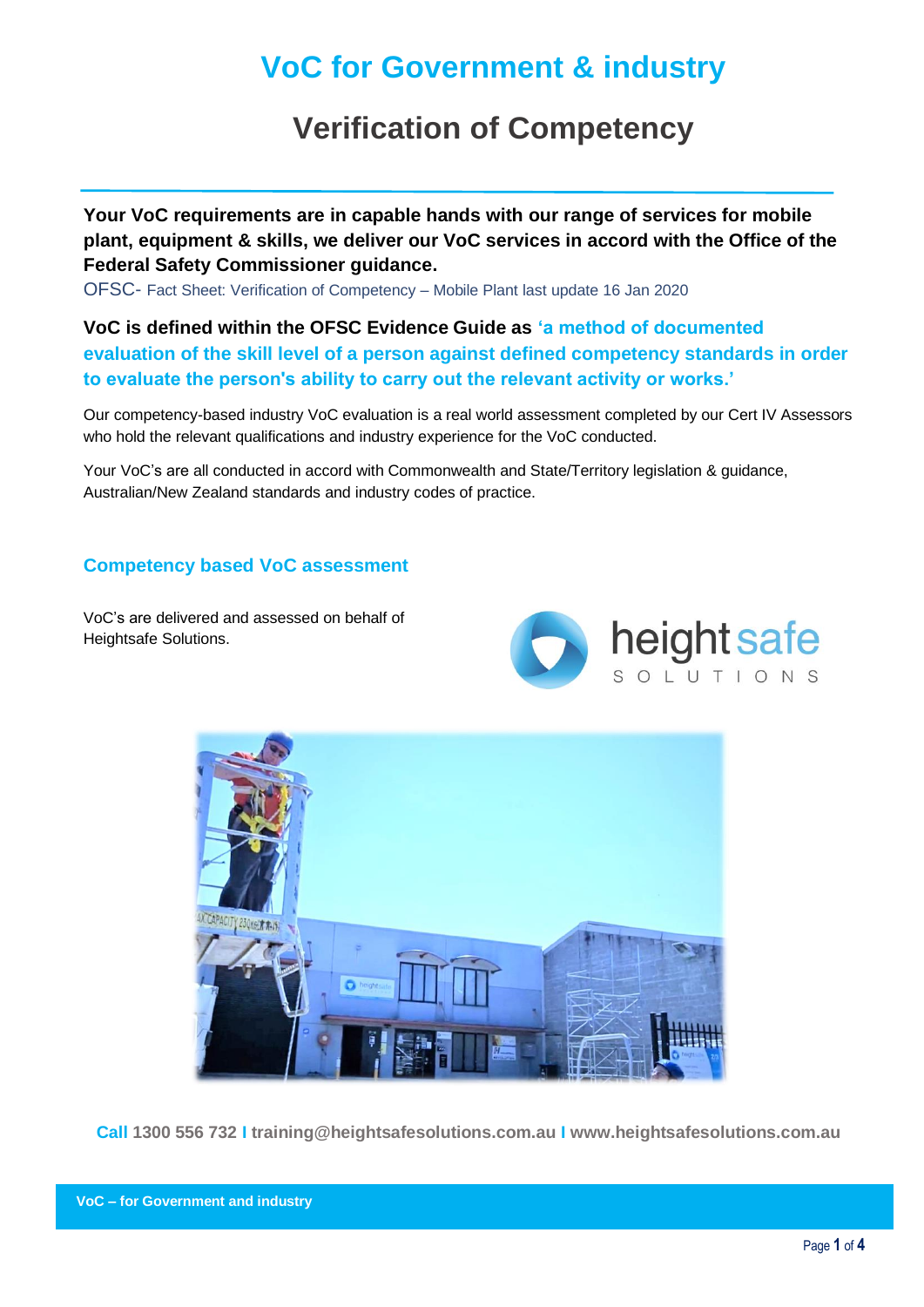#### **Outcome**

The outcome below will be awarded to successful participants in this course. The competency-based VoC successful completion certificate will be issued by Heightsafe Solutions.

## **VoC- successful completion for relevant plant, equipment or skill Delivery**

The VoC may be delivered in the workplace where safe and suitable plant, equipment, structures are provided.

**VoC Duration** – 2 to 6 hours (nominal - dependant on VoC)

**Delivery method** – face to face

**Maximum VoC group size** – contact our office to discuss

**Course handouts** – There are no handouts, this is VoC assessment only.

**VoC cost** - **Please contact us for current pricing**

\*Travel/accommodation costs may apply. After Hours/Public Holiday + 50%

## **What happens at the VoC?**

#### **Activities**

Each item of plant or equipment, or activity has a prescribed series of activities, based on competency standards, which must be completed to satisfactory performance levels.

#### **Assessment Activities**

Assessments conducted during face-to-face VoC include:

**Performance Tasks – Prepare for, undertake work** 

- **O** Plan work
- **O** Identify hazards
- **C** Apply risk controls
- **C** Identify Legislation, relevant standards, company procedures and documents for activity
- **C** Conduct plant, machinery, or task start-up and shut down procedures
- **Safely operate plant, machinery or equipment during tasks**
- Use correct communication protocols before, during, and after operations
- **C** Recognise appropriate care, use & maintenance actions
- **O** Demonstrate appropriate situational awareness during operations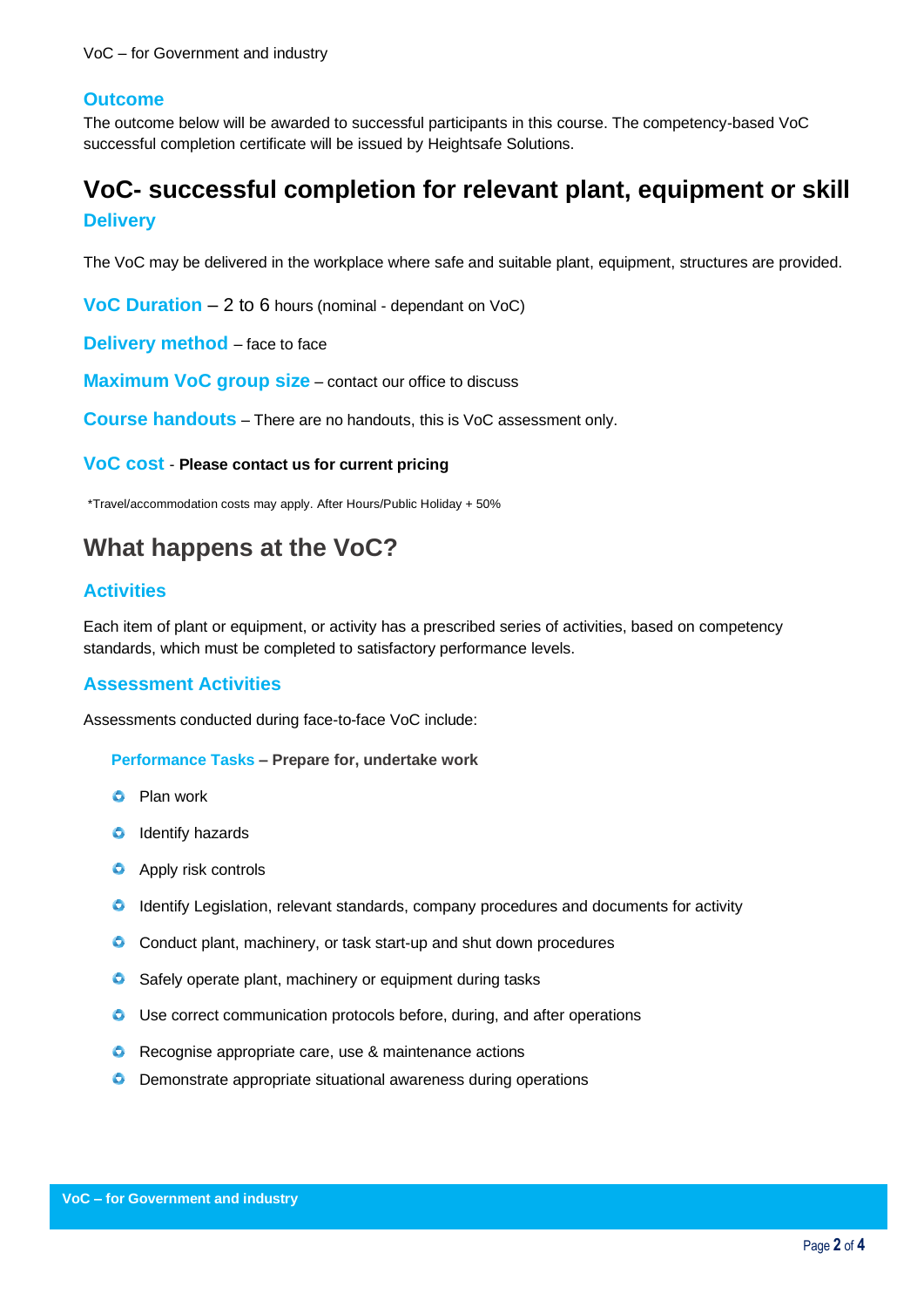**Documentation – The candidate must complete all documentation to the required standard:**

- **C** Review and sign on to VoC attendance and activity/tasks procedure
- **C** Review and sign on to SWMS if the activity is high risk

**Theory assessment** - There may be a short-written theory assessment, VoC dependant.

**Other evidence collection** – Heightsafe Solutions assessor will complete an observation checklist detailing the required performance outcome for each student. We collect video and picture evidence of task completions which are stored securely with the records of that VoC session. Please let us know beforehand if there may be security or personal issues with us collecting this type of evidence.

**Flexible Delivery** – VoC practical exercises may be modified to best reflect the current work environment, equipment used, safety documentation, and site requirements.

### **Entry Requirements**

An individual undertaking this course with Heightsafe Solutions will need to demonstrate the following to be eligible for entry:

- Holds the relevant qualification within industry prescribed currency period.
- Physical capability to be able to meet the demands of the practical demonstration skills
- Capable of working under supervision in a team, while being physically able to complete individual tasks relating to conducting required tasks, autonomously, in a range of simulated scenarios
- English language communication skills in reading, writing, and spoken language equivalent to ACSF L1 – to find more information on the Australian Core Skills Framework Levels go to [https://research.acer.edu.au/cgi/viewcontent.cgi?article=1011&context=transitions\\_misc](https://research.acer.edu.au/cgi/viewcontent.cgi?article=1011&context=transitions_misc) for assistance with Literacy go to The Reading writing Hotline: <https://www.readingwritinghotline.edu.au/>